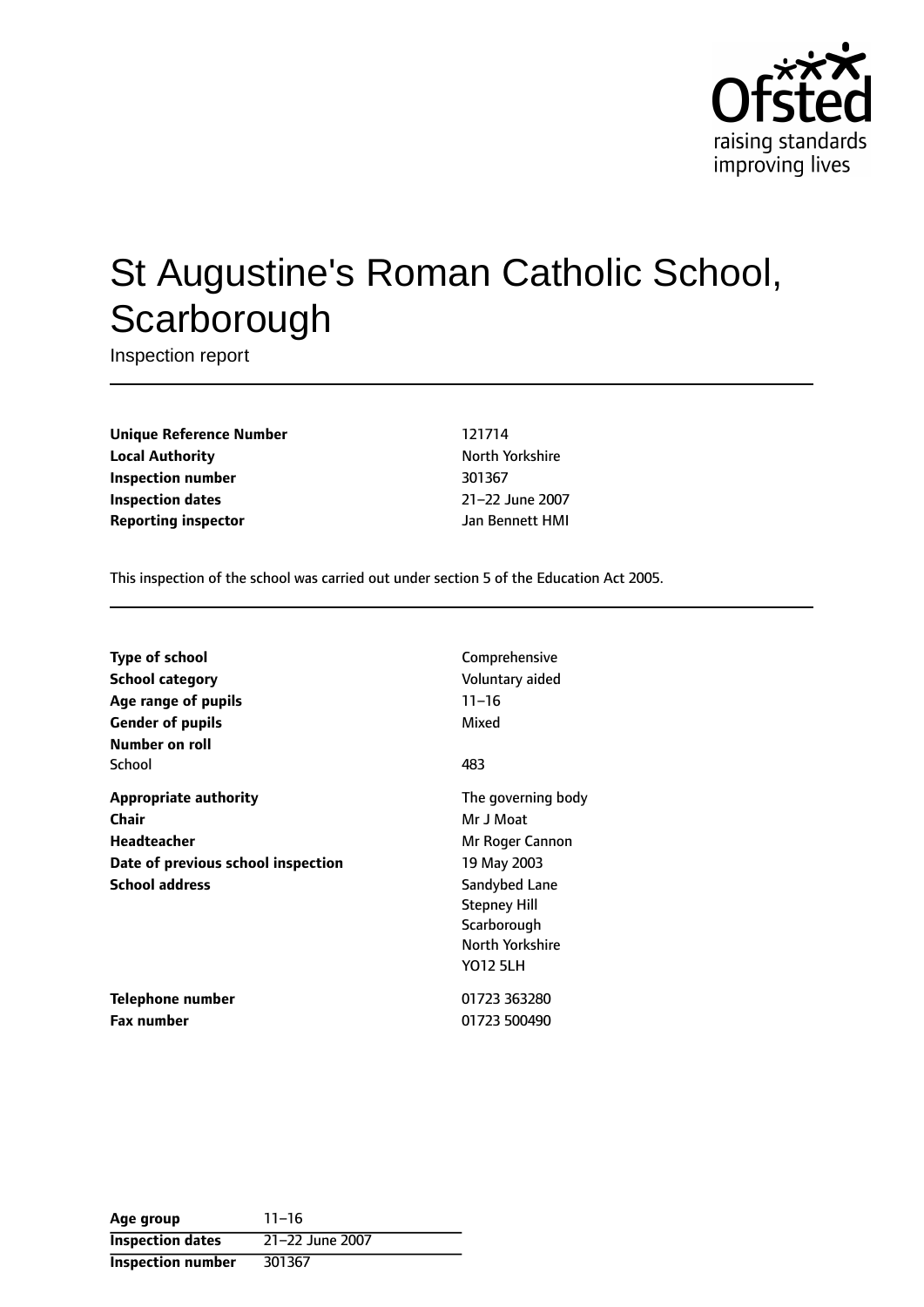© Crown copyright 2007

.

#### Website: www.ofsted.gov.uk

This document may be reproduced in whole or in part for non-commercial educational purposes, provided that the information quoted is reproduced without adaptation and the source and date of publication are stated.

Further copies of this report are obtainable from the school. Under the Education Act 2005, the school must provide a copy of this report free of charge to certain categories of people. A charge not exceeding the full cost of reproduction may be made for any other copies supplied.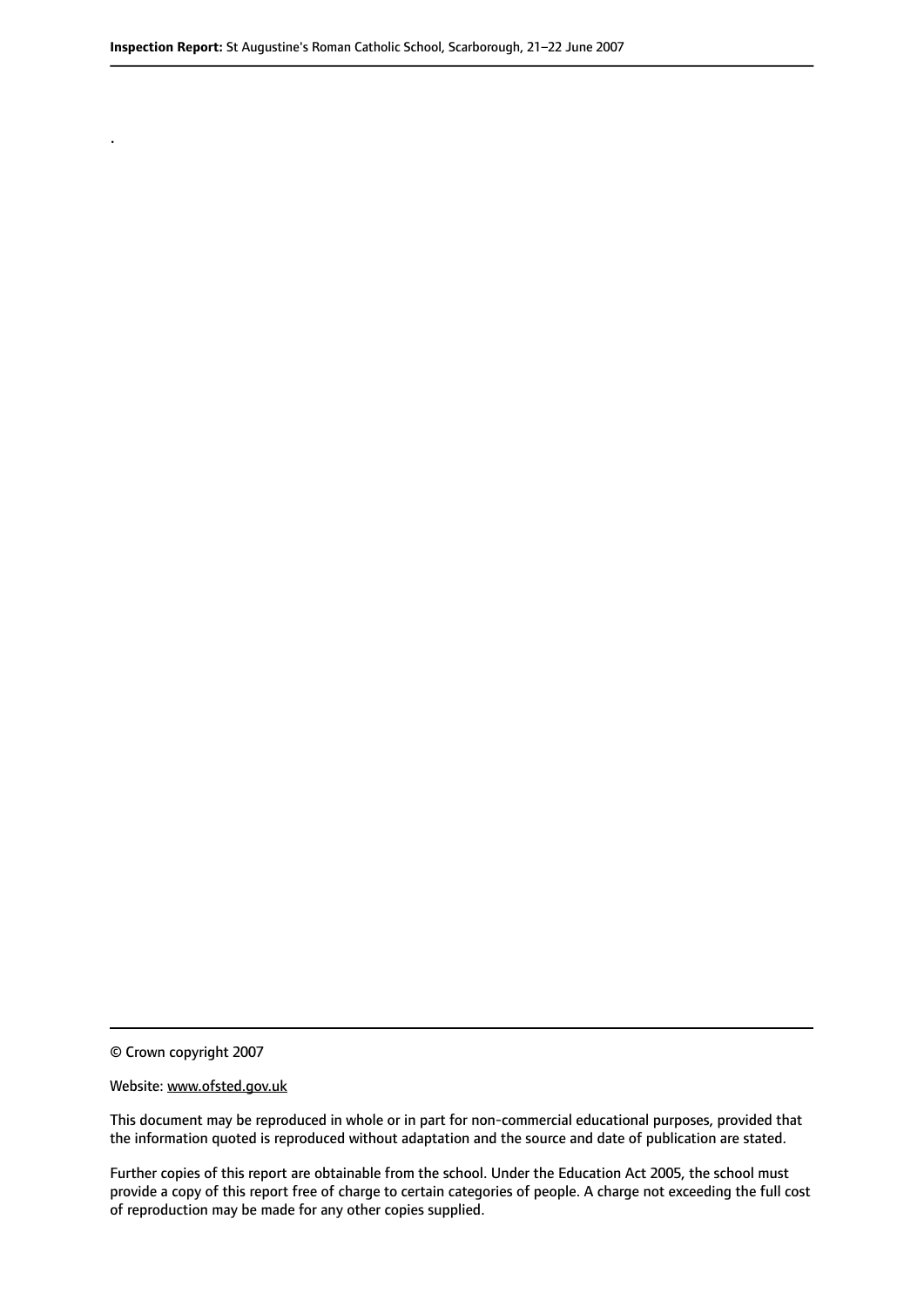# **Introduction**

The inspection was carried out by two of Her Majesty's Inspectors and two Additional Inspectors.

### **Description of the school**

St Augustine's Roman Catholic School in Scarborough serves a large area of coastal North Yorkshire. The school is small and oversubscribed. The proportion of pupils eligible for school meals is around average but the school serves some wards with high levels of social and economic disadvantage. The school caters for pupils wanting a faith based education and although 75% of its pupils are Catholic other religions represented include Islam, Hindu and Sikh. The proportion of pupils from minority ethnic backgrounds is low but the school is attracting an increasing number of pupils from Eastern Europe. Pupils' attainment on entry to the school is broadly average. A Section 48 inspection, on behalf of the Diocese of Middlesbrough, took place at the same time as this inspection.

### **Key for inspection grades**

| Grade 1 | Outstanding  |
|---------|--------------|
| Grade 2 | Good         |
| Grade 3 | Satisfactory |
| Grade 4 | Inadequate   |
|         |              |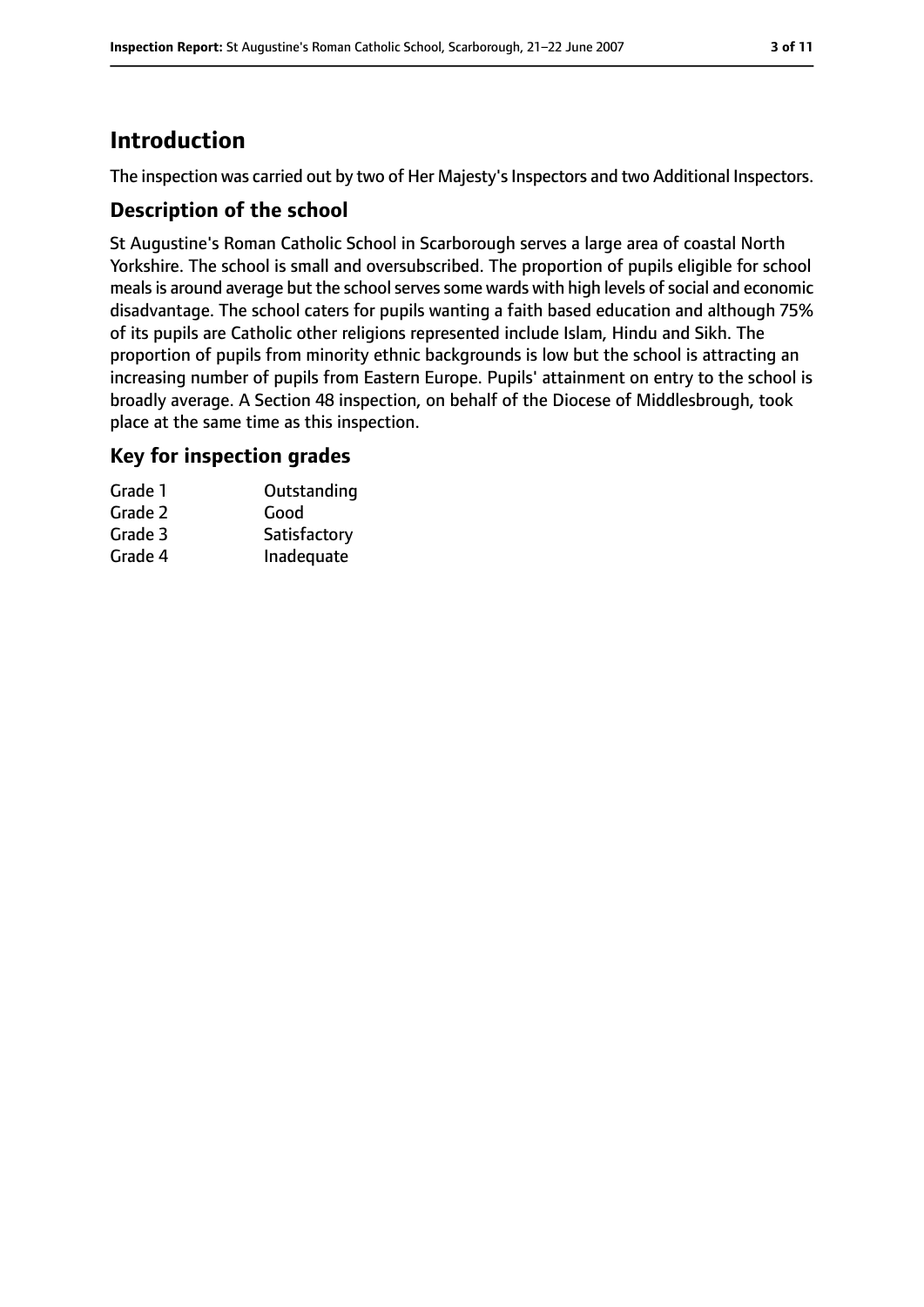# **Overall effectiveness of the school**

#### **Grade: 1**

St Augustine'sis an outstanding school that is continuously improving. The excellent leadership of the headteacher has ensured that the school has improved dramatically in the last five years and major weaknesses highlighted in previous inspection reports have been addressed. The headteacher and governors have taken decisive and effective action to tackle poor teaching, low standards and inadequate resources. The recovery was carefully planned, prioritised and managed. The headteacher is very forward-looking. An inspired management restructure last September renewed the focus on learning and the new team of directors and learning leaders is already playing a key role in taking the school into the next phase of its development.

Pupils' achievement is outstanding and standards have improved rapidly. Teaching is good and there are pockets of excellent practice but not all teachers are making sufficient use of assessment to support learning. The curriculum offered is outstanding: it is very flexible and responsive and the range of extra-curricular activities is excellent. The school works very effectively with a wide range of partners. Accommodation and resources have been enhanced greatly and plans are in place for further improvements.

The personal development and well-being of pupils are outstanding. St Augustine's is a very caring school in which pupils are well supported and enjoy their learning. However, care and support systems are too often left to key members of staff to decide on and need to be the subject of clear policies, understood and implemented by all staff. There also needs to be a central system for recording actions taken and subsequent progress. Pupils' behaviour in and out of lessons is of the highest standard: there is mutual respect between pupils and staff and pupils show genuine concern for each other. The strong Catholic ethos permeates all aspects of the school's work. Both parents and pupils are very complimentary about the school.

The school is financially sound and provides good value for money. The self-evaluation report is not sufficiently detailed and incisive but the governors, headteacher and senior managers know the school very well; they are aware of the few remaining areas of comparative weakness and are addressing them. Governors, managers and staff are very ambitious for the school and there is outstanding capacity to improve.

#### **What the school should do to improve further**

- Ensure that the good procedures developed to improve teaching and learning are used consistently.
- Create clear written procedures and central tracking systems for the care, guidance and support of pupils.
- Sharpen the self-evaluation process.

# **Achievement and standards**

#### **Grade: 1**

Achievement is outstanding at Key Stage 3 and standards are very high. This has been the case for the last three years. Standards in English and mathematics are very high and pupils make much better progress than expected. The standards attained in science are not quite so high but they rose in 2006 and a further rise is predicted this year.

Pupils' achievement at Key Stage 4 is outstanding and standards are now very high. They have taken longer to improve but GCSE pass rates rose considerably in 2006. The proportion of pupils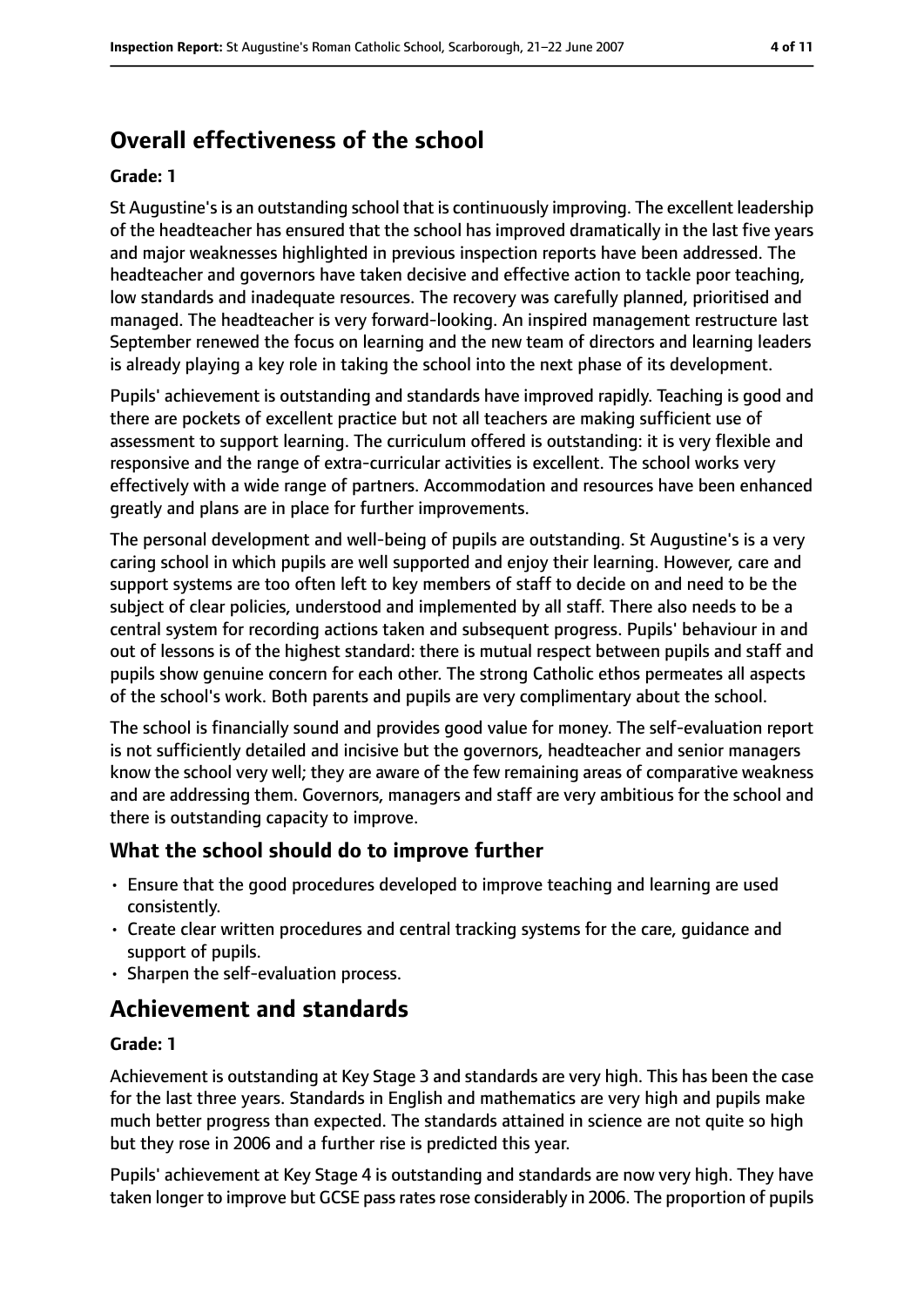achieving five GCSE passes at grades  $A^*$  to C, including mathematics and English, was 15% above the national average. Pupils are now making much better progress at Key Stage 4 and the progress made in English is outstanding. Pupils also do well in history, music and design technology, but results in science, religious education and geography have been disappointing. Demanding targets have been set for this year and the indications are that they will be exceeded.

No group of pupils underachieves. The school has a growing number of pupilsfor whom English is not their first language and the proportion of pupils with learning difficulties and/or disabilities is also increasing. Both groups of pupils are supported very well and make good progress.

# **Personal development and well-being**

#### **Grade: 1**

The pupils are a credit to the school. They have positive attitudes to learning and do their very best to succeed. Behaviour in lessons and around the site is excellent. Pupils are wonderful ambassadors for the school and are quick to offer help: they are polite, friendly and articulate. They are proud of their school and enjoy the education they receive. Relationships between staff and pupils are excellent and based on mutual respect. There is a very strong pupil mentoring scheme and pupils say they feel safe in school, there is very little bullying or harassment.

There is very good spiritual, moral, social and cultural development in a broad variety of learning and contexts. Pupils are well aware of healthy lifestyles and take an active part in sport. They partake in many and varied extra-curricular activities, which they really enjoy. Pupils actively contribute to the community in and out of school through musical performances and the church. They also raise money for Catholic and other charities. Pupils' literacy, numeracy and information and communication technology (ICT) skills are good and they have opportunities to develop their enterprise and financial skills. Pupils leave school with the maturity and skills to equip them for the next stage of their academic or working lives.

# **Quality of provision**

# **Teaching and learning**

#### **Grade: 2**

The quality of teaching and learning is good. Most lessons have a clear focus and teachers successfully demand high standards of work and behaviour. Teachers are knowledgeable about their subject and their questioning skills are very good. They challenge and extend students' thinking and give them opportunities to reflect before answering. Teaching assistants are used well to ensure that pupils with learning difficulties and/or disabilities and those whose first language is not English are fully included in lessons. For instance, keywords are written in both English and Polish on the board. ICT is used well in many lessons.

The best lessons inspire and challenge pupils to extend themselves, providing activities carefully matched to individuals' needs. Teachers explain the purpose of each lesson and ensure that pupils return to this at the end of the lesson to check how well they have achieved their objectives. In the weaker lessons, however, teachers are not using assessment to support learning as effectively and consistently.

Teachers make effective use of assessment information to track pupils' progress and set appropriate targets. Pupils have many opportunities to discuss their work with teachers within and outside of lesson time. Teachers mark pupils' work carefully, giving useful guidance about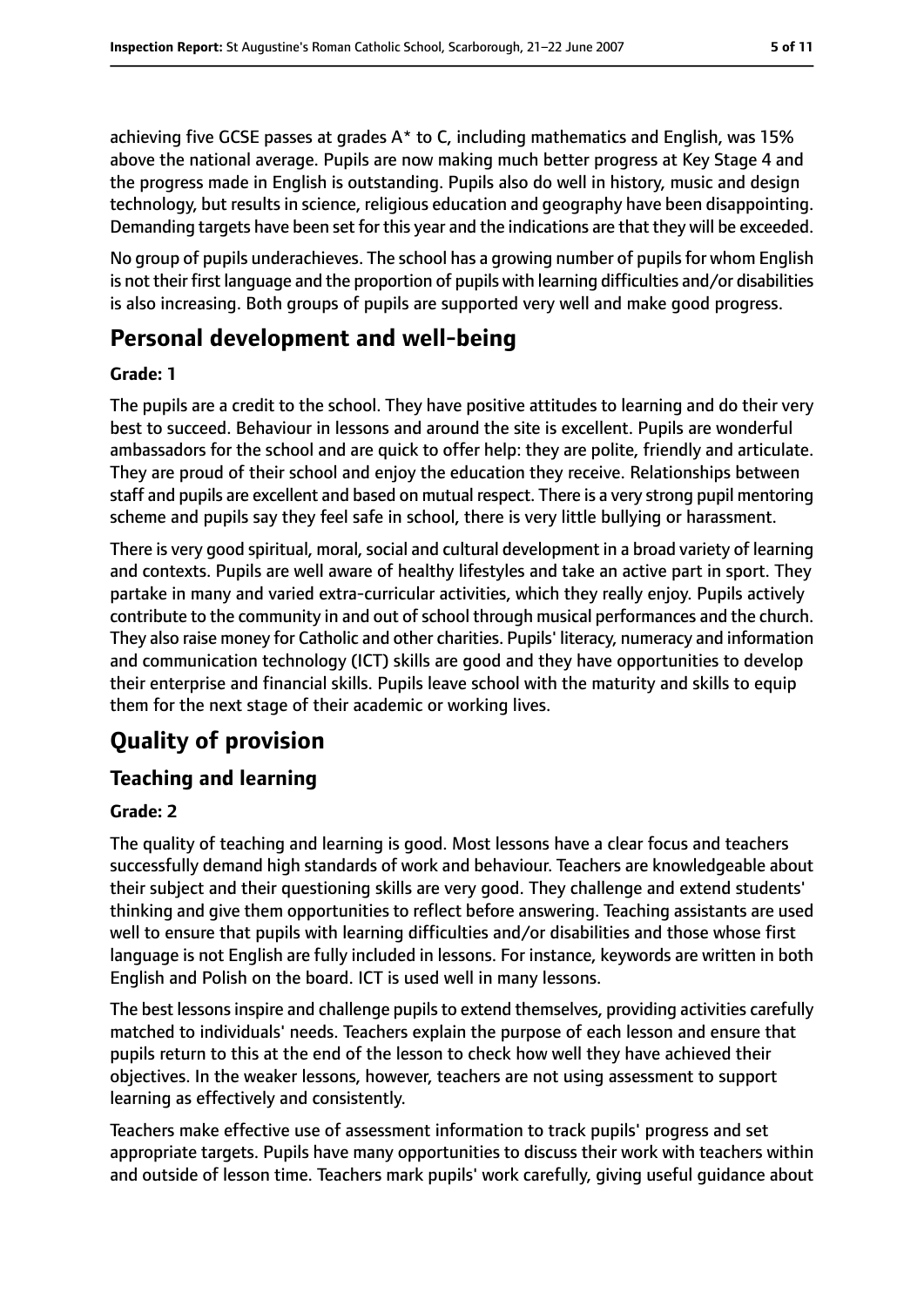how they can improve. As a result, most pupils have a good understanding of the standard of their work.

### **Curriculum and other activities**

#### **Grade: 1**

The curriculum is outstanding. Despite being a small school, every effort is made to tailor the provision to meet the differing needs of pupils. An increasing range of vocational courses is being offered in school and partnerships with local colleges give pupils access to additional vocational provision. Pupils' ICT skills are developed well through specific courses and across the curriculum. The literacy development of pupils with learning difficulties and/or disabilities, which was a weakness at the last inspection, is now good. The most able students are challenged and given opportunities to excel. For example, individual arrangements are made for gifted pupils to take GCSE and GCE AS qualifications early and individual progression routes are carefully planned in collaboration with the local college.

An excellent range of extra-curricular activities is available and participation is very good. The school is a hive of activity at lunchtime: the music room is packed with pupils enjoying choir practice, many other pupils play sports and some grasp the opportunity to use specialist facilities to complete work. Teachers give their time freely and there are many additional activities after school and at weekends.

#### **Care, guidance and support**

#### **Grade: 2**

The school provides very good guidance and support to individual pupils. The tutorial programme is very strong and provides high quality pastoral care and good academic guidance. Staff give up their free time to help pupils and the support is valued and appreciated. Facilities, like the library, ensure that the learning needs of pupils are central to their provision: this helps to maintain the very good progress that pupils make. Relationships are very positive and there is a strong sense of mutual respect. Transition arrangements with primary schools and local colleges are strong and help pupils settle quickly. Guidance for career choices and the next stage of learning are securely in place, with good support from the school's partners. The provision for learners in the 'Study' is an example of good practice of high quality care that brings about improvements in learning. Safeguarding requirements meet statutory requirements. Some procedures need to be written down and shared with all staff to make them more effective and less dependant on individual members of staff. There also needs to be a central tracking system to record and monitor any action taken.

# **Leadership and management**

#### **Grade: 1**

The leadership and management of the school are outstanding. Over the last five years the school has been transformed from a failing school to one in which pupils' achievement and their personal development and well-being are outstanding. The senior leadership team is strong with a good range of complementary skills. Governors have played a key role in the recovery of the school by supporting the headteacher in addressing major issues. They set challenging targets and hold the school to account: they are not complacent. Governance is outstanding.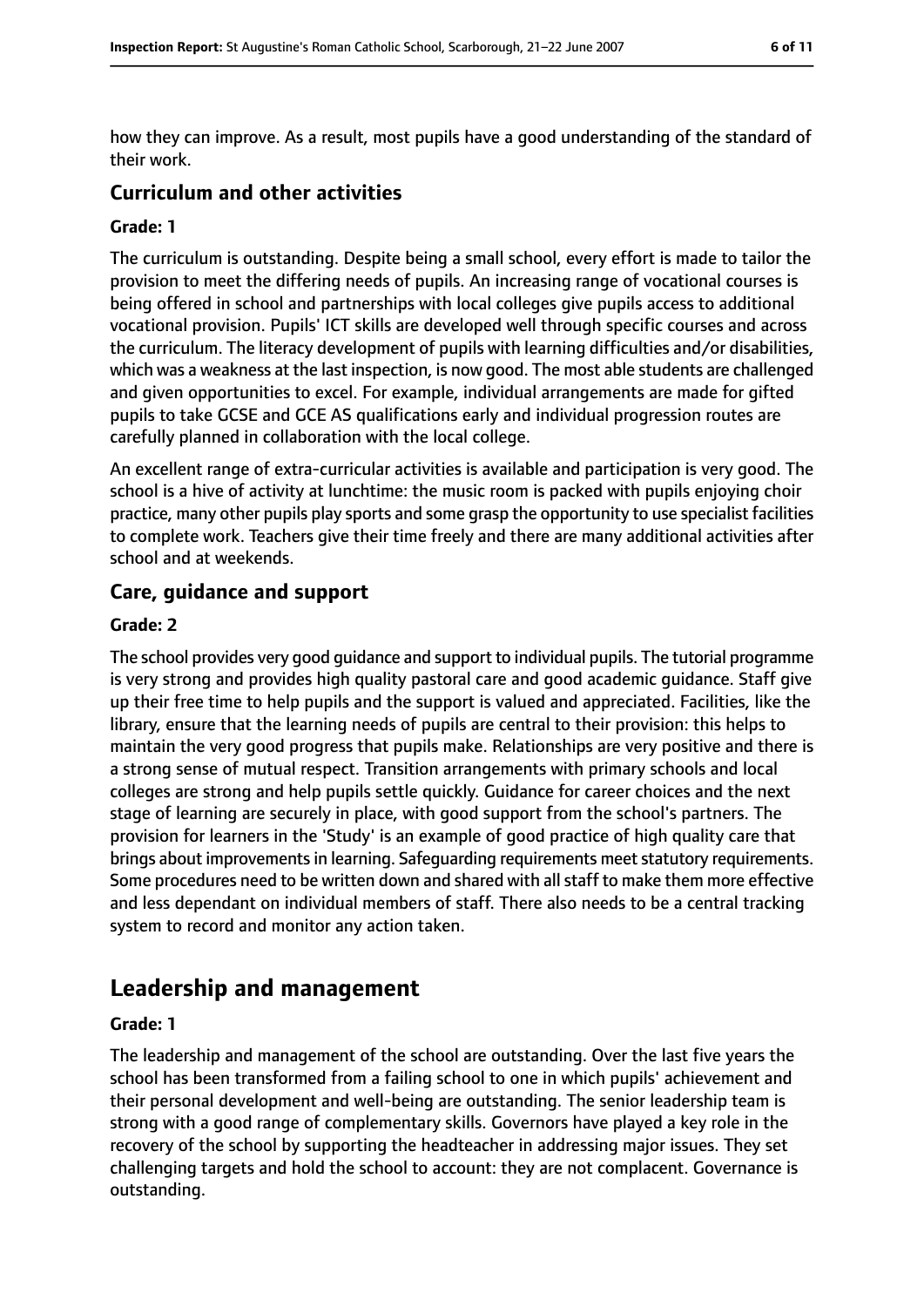A management restructure at the start of this academic year devolved leadership, empowering directors to take responsibility for their own areas. The directors meet regularly and work well together. They have made a very promising start and are ably supported by the learning leaders. Teachers have been made more accountable and have risen to the challenge showing creativity and enthusiasm. The management of both learning and support is more cohesive and responsive with good practice shared more effectively. Managers and leaders know the school well: they are fully aware of its strengths and weaknesses and have detailed plans to take the school forward. The self-evaluation report, however, lacks clear judgements and thoroughness in places. Day to day management of the school is very good but some systems need to be strengthened through the creation of clear, written policies. The school has recognised this and improvements are underway.

Working in partnership has become a key strength of the school. Accommodation has been improved and is now good: further developments are planned. Resources are good and the school provides good value for money. The school has an outstanding capacity to improve.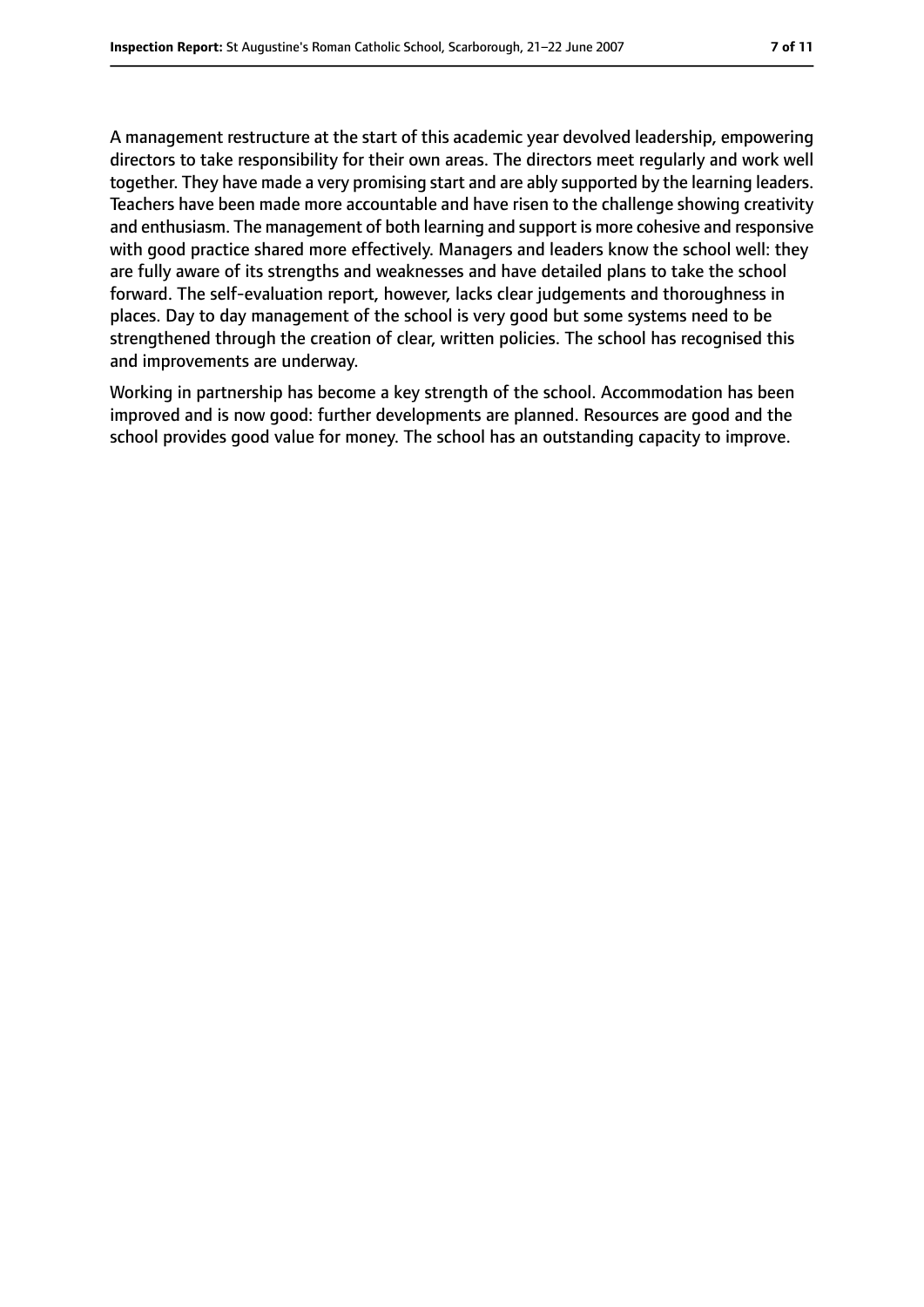**Any complaints about the inspection or the report should be made following the procedures set out in the guidance 'Complaints about school inspection', which is available from Ofsted's website: www.ofsted.gov.uk.**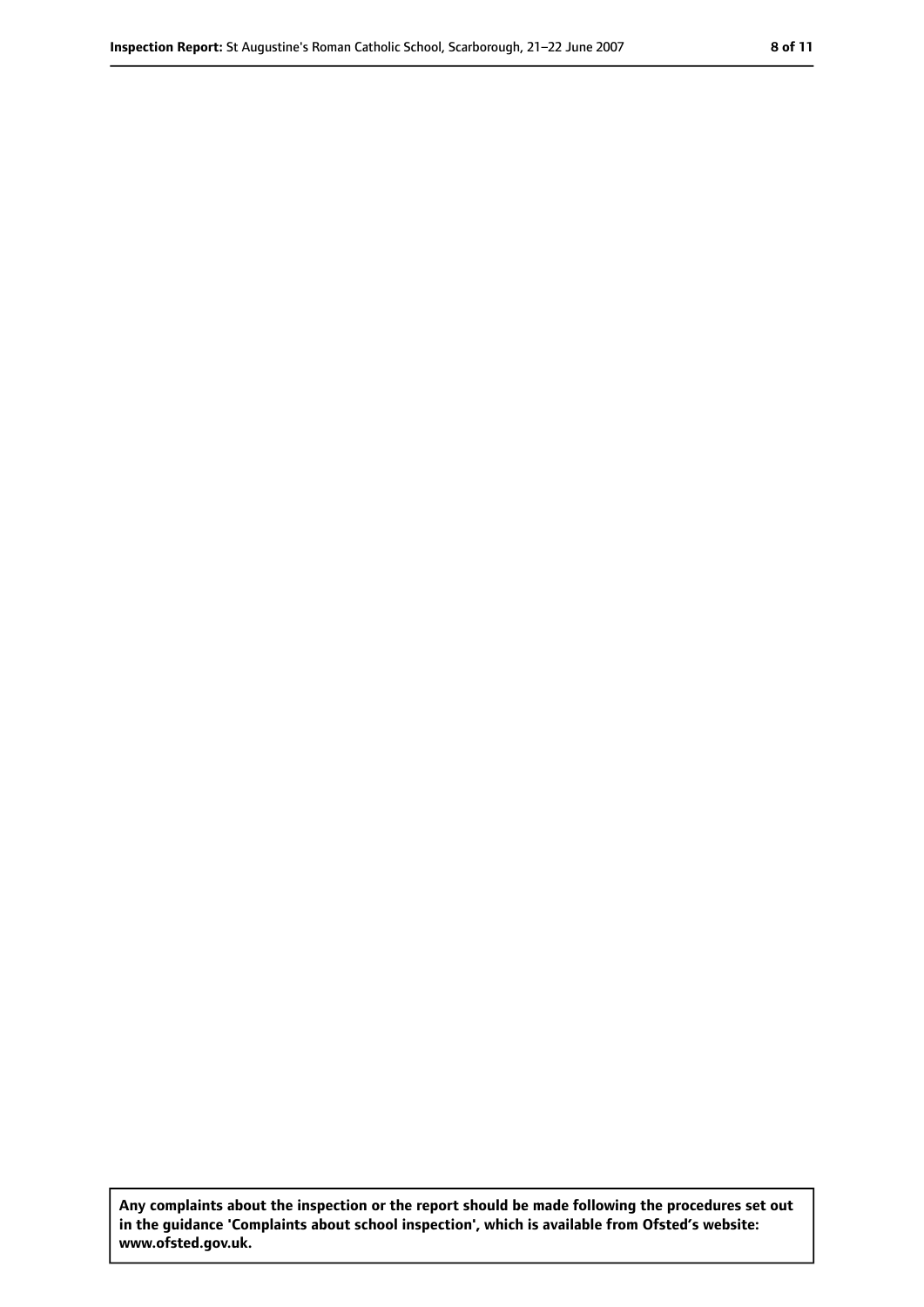# **Inspection judgements**

| Key to judgements: grade 1 is outstanding, grade 2 good, grade 3 satisfactory, and grade 4 | School         |
|--------------------------------------------------------------------------------------------|----------------|
| inadeguate                                                                                 | <b>Overall</b> |

### **Overall effectiveness**

| How effective, efficient and inclusive is the provision of education, integrated<br>care and any extended services in meeting the needs of learners? |     |
|------------------------------------------------------------------------------------------------------------------------------------------------------|-----|
| How well does the school work in partnership with others to promote learners'<br>well-being?                                                         |     |
| The effectiveness of the school's self-evaluation                                                                                                    |     |
| The capacity to make any necessary improvements                                                                                                      |     |
| Effective steps have been taken to promote improvement since the last<br>inspection                                                                  | Yes |

### **Achievement and standards**

| How well do learners achieve?                                                                               |  |
|-------------------------------------------------------------------------------------------------------------|--|
| The standards <sup>1</sup> reached by learners                                                              |  |
| How well learners make progress, taking account of any significant variations between<br>groups of learners |  |
| How well learners with learning difficulties and disabilities make progress                                 |  |

### **Personal development and well-being**

| How good is the overall personal development and well-being of the<br>learners?                                  |  |
|------------------------------------------------------------------------------------------------------------------|--|
| The extent of learners' spiritual, moral, social and cultural development                                        |  |
| The behaviour of learners                                                                                        |  |
| The attendance of learners                                                                                       |  |
| How well learners enjoy their education                                                                          |  |
| The extent to which learners adopt safe practices                                                                |  |
| The extent to which learners adopt healthy lifestyles                                                            |  |
| The extent to which learners make a positive contribution to the community                                       |  |
| How well learners develop workplace and other skills that will contribute to<br>their future economic well-being |  |

### **The quality of provision**

| How effective are teaching and learning in meeting the full range of the<br>learners' needs?          |  |
|-------------------------------------------------------------------------------------------------------|--|
| How well do the curriculum and other activities meet the range of needs<br>and interests of learners? |  |
| How well are learners cared for, guided and supported?                                                |  |

#### **Annex A**

 $^1$  Grade 1 - Exceptionally and consistently high; Grade 2 - Generally above average with none significantly below average; Grade 3 - Broadly average to below average; Grade 4 - Exceptionally low.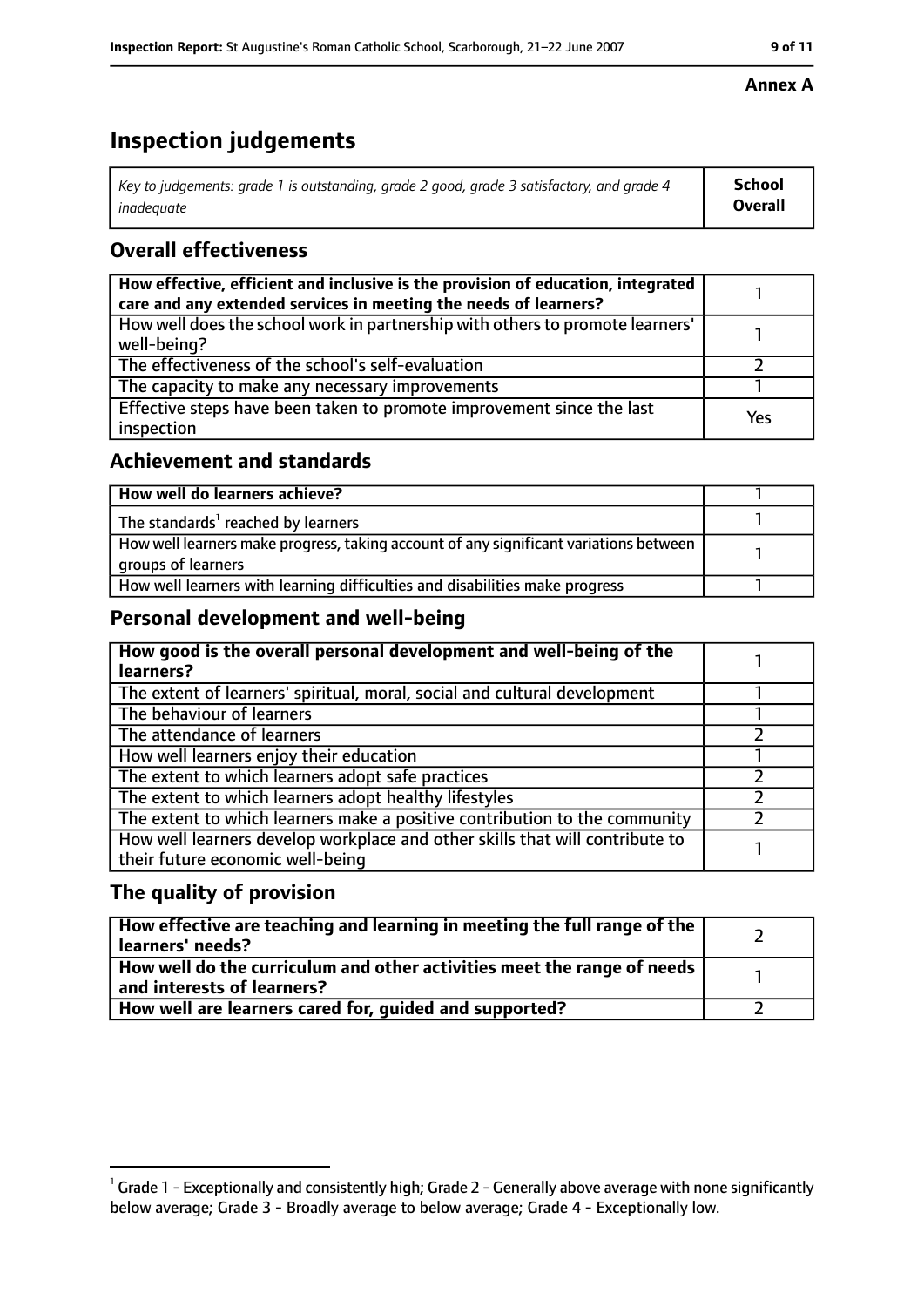#### **Annex A**

# **Leadership and management**

| How effective are leadership and management in raising achievement<br>and supporting all learners?                                              |               |
|-------------------------------------------------------------------------------------------------------------------------------------------------|---------------|
| How effectively leaders and managers at all levels set clear direction leading<br>to improvement and promote high quality of care and education |               |
| How effectively performance is monitored, evaluated and improved to meet<br>challenging targets                                                 |               |
| How well equality of opportunity is promoted and discrimination tackled so<br>that all learners achieve as well as they can                     |               |
| How effectively and efficiently resources, including staff, are deployed to<br>achieve value for money                                          | $\mathcal{P}$ |
| The extent to which governors and other supervisory boards discharge their<br>responsibilities                                                  |               |
| Do procedures for safequarding learners meet current government<br>requirements?                                                                | Yes           |
| Does this school require special measures?                                                                                                      | <b>No</b>     |
| Does this school require a notice to improve?                                                                                                   | No            |